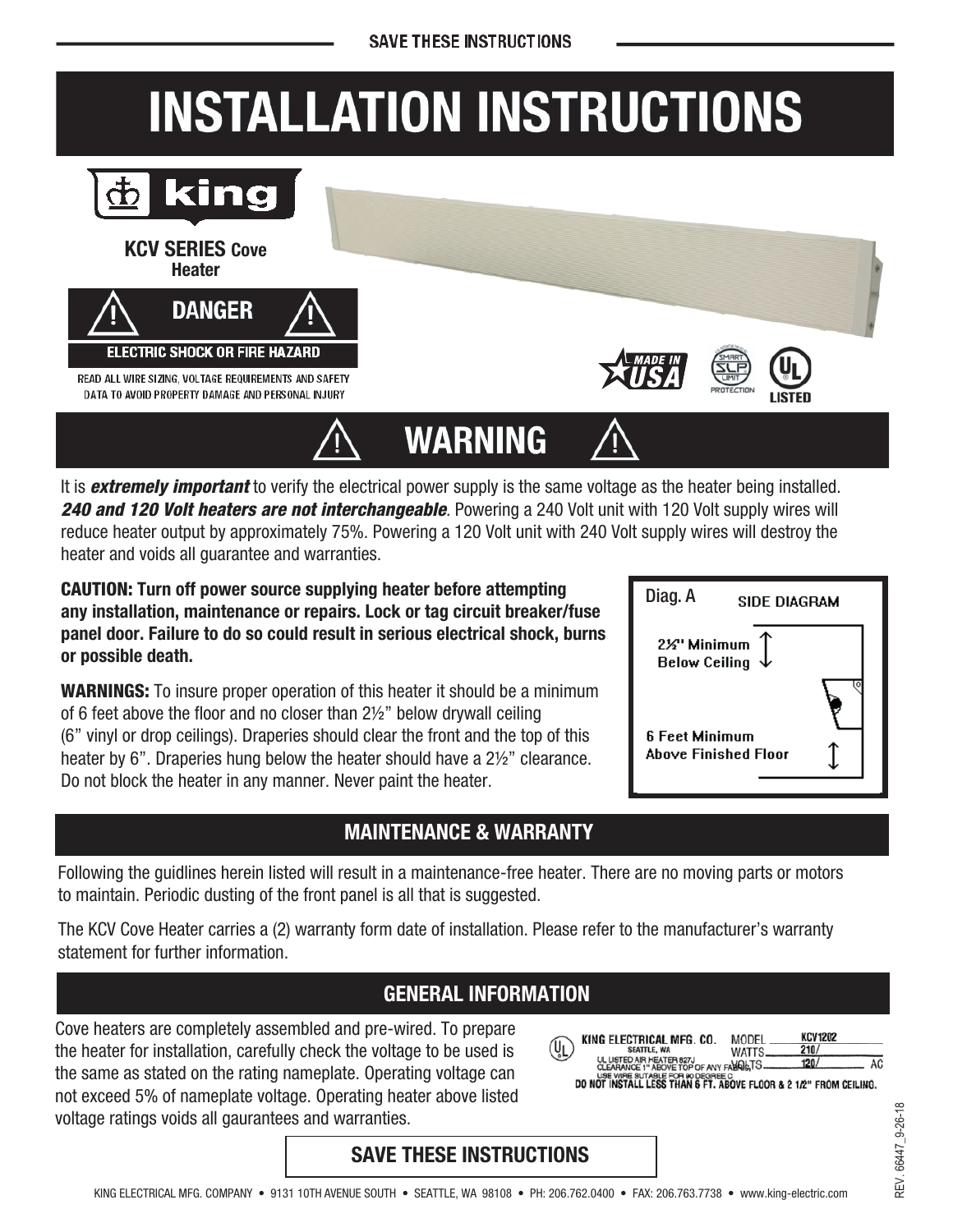# **INSTALLATION INSTRUCTIONS**

Following are some general guidelines:

- Do not recess this cove heater.
- Disconnect power at main panel.
- Make certain all wiring is in accordance with all local codes and units are properly grounded.
- Voltage rating of heater should be the same as supply load.
- Do not install the heater on vinyl wall coverings.

 $-1\frac{11}{16}$ "

 $\pmb{\mathbb{I}}$ 

 $\pmb{0}$ 

**BACK VIEW** 

**TOP VIEW** 

**AFTER ATTACHING** WIRES. PUSH WIRES

**INSIDE BOX AND** REPLACE END CAPS

Fig. C

Fig. A

 $-1\frac{11}{16}$   $-$ 

### **INSTALLATION**

- $1<sub>1</sub>$ Remove heater from carton. Disassemble the aluminum heating panel from the back support frame. Remove knock out in junction box for electrical supply connection. See Figure A & B.
- $2.$ To install the back support frame on the wall, locate the studs in the wall and use existing mounting holes or pre-drill 3/16" holes as needed. Use appropriate fasteners to securely mount to wall. See Figure B.



- Temporarily hang the aluminum heating panel from the top lip  $3<sub>1</sub>$ of both junction boxes. This will support the heater while the electrical connections are made and allow one person to wire the heater without having to hold the panel at the same time. See Figure C.
- 4. Connect the supply cable grounding wire to the green wire pigtail in wiring compartment.
- Follow the desired wiring diagram, to connect the power supply to 5. the heater using approved wire nuts.

#### Instructions for left or right side wiring

Heater can be wired from either side - wire one side only.  $6<sub>1</sub>$ Caution: Power wires should be connected on one side only. In the opposite junction box, connect the white and black element wires together using an approved wire nut. See Figures D and E.